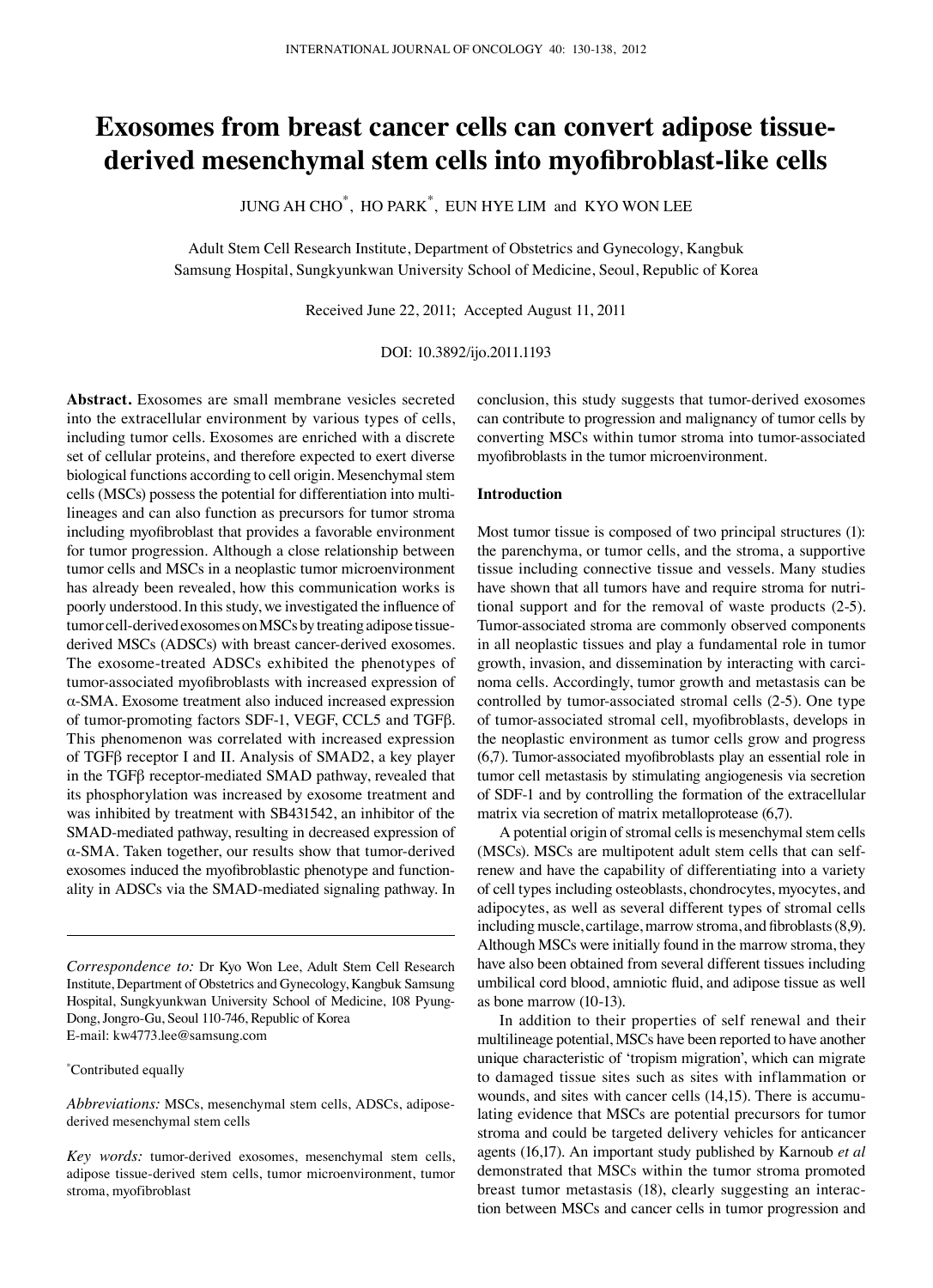malignancy. In addition, MSCs may be associated with tumor propagation or dissemination by preventing recognition of the tumor cells from the immune system as well as promoting tumor cell invasiveness (19,20). Therefore, prior reports have indicated a close relationship between MSCs and cancer cells.

Molecules secreted by tumor cells might be key players in such interactions. A study by McAllister *et al* revealed that a molecule secreted by breast cancer cells instigated indolent tumor outgrowth by inducing activation and mobilization of stromal precursor cells (21). Another study has shown that a cancer-derived molecule stimulated MSCs to differentiate into myofibroblast-like cells (22). In this regard, exosomes are good candidates for this activity.

Exosomes are small membrane vesicles (40-90 nm in diameter) originating from one of intracellular compartments, called multivesicular bodies (MVBs), that release their internal vesicles into the extracellular space by direct fusion with plasma membranes (23). These vesicles are produced by various cell types including reticulocytes, intestinal epithelial cells, and hematopoietic cells, as well as tumor cells (24). Proteomic analyses have determined that exosomes contain a selective enrichment of a discrete set of cellular proteins associated with antigen presentation, signal transduction, and migration/adhesion including major histocompatibility complex (MHC) molecules, heat shock proteins (HSPs), MFG-E8, and tetraspanins (25,26). In addition, exosomes also contain cellular RNAs such as mRNAs and microRNAs, which can be delivered to other cells and can be functional in new locations (27).

A variety of tumor cells constitutively release exosomes, and exosomes are present in large amounts in different types of cancer patient as well as cancer cell supernatants (28). Nevertheless, the function of these tumor-derived exosomes is not well defined yet. Since tumor-derived exosomes were revealed to contain tumorspecific antigens and tumor peptide/MHC class I complexes that can be recognized by tumor-specific CTLs, a role as a cell-free antigen source for anticancer vaccines has been suggested (29). However, it has also been shown that tumor-derived exosomes can promote tumor growth rather than inhibit it, possibly due to negative effects of tumor-derived exosomes on IL-2-induced CTL responses via TGF-β, which enhances regulatory T cell induction (30,31). Moreover, accumulating evidence indicates that tumor-derived exosomes exert a broad array of detrimental effects on the immune system, ranging from apoptosis in activated anti-tumor T cells to impairment of monocyte differentiation into dendritic cells and induction of myeloid suppressive cells (32). In addition, tumor-derived exosomes are predicted to play a role in chemoresistance-related pharmacological modulation of tumor cells, and are considered potential players in intercellular communications (32).

In this study, we examined the potential role and related molecular mechanisms of tumor-derived exosomes in communication between tumor cells and MSCs in the neoplastic tumor microenvironment using exosomes from two different breast cancer cell lines and adipose tissue-derived MSCs (ADSCs), which are abundantly resident in breast tissue.

#### **Materials and methods**

*Isolation and culture of mesenchymal stem cells from adipose tissue (ADSCs).* Adipose tissue obtained from lipoaspirates was

washed with sterile phosphate-buffered saline (PBS) to remove contaminating debris and red blood cells (33,34). The washed aspirates were treated with 0.075% collagenase (type I; Sigma-Aldrich, St. Louis, MO, USA) in PBS for 60 min at 37˚C with gentle agitation, followed by inactivation with an equal volume of DMEM/10% fetal bovine serum (FBS). After centrifugation for 10 min at low speed, the cellular pellet was resuspended in DMEM/10% FBS and filtered through a 100- $\mu$ m mesh filter to remove debris. The filtrate was centrifuged as before and plated onto conventional tissue culture plates in control medium (DMEM, 10% FBS, 1% antibiotic/antimycotic solution) and maintained at  $37^{\circ}$ C in a CO<sub>2</sub> incubator. The ADSCs were used after 3-5 passages throughout this study. Each donor provided fully informed consent at the Kangbuk Samsung Hospital. The study protocols have been approved by the institutional review board (IRB) of Kangbuk Samsung Hospital.

*Exosome isolation and purification.* MCF-7 or MDA-MB231 breast adenocarcinoma cell lines were cultured in media supplemented with 10% FBS that was previously centrifuged at 100,000 x g overnight to eliminate bovine-derived exosomes. The method used to isolate exosomes was described previously (35). Cell culture supernatant was collected to isolate exosomes by successive centrifugation (300 x g for 5 min, 1,200 x g for 20 min, and 10,000 x g for 30 min) and then pelleted by ultracentrifugation at 100,000 x g for 1 h. Finally, the exosomal pellet was washed in a large volume of PBS and then resuspended in PBS. For further purification, exosomes were resuspended in 2.5 M sucrose in 20 mM Hepes buffer (pH 7.4) and subsequently loaded into the bottom of a SW41 tube. Hepes buffer (20 mM) with 2 M sucrose was carefully loaded on top of the exosomes followed by Hepes buffer (20 mM) with 0.25 M sucrose to produce a discontinuous 2-0.25 M sucrose gradient. After spinning overnight at 100,000 x g in an SW41 swing rotor, 1 ml of each fraction was collected and centrifuged at 100,000 x g for 1 h. After aspirating the supernatant, the pellet was resuspended in PBS.

*Exosome treatment and sample preparation.* The quantity of exosomal protein was determined using the bicinchoninic acid (BCA) method (Pierce Biotechnology, Rockford, IL). Exosomes  $(0, 4, \text{or } 20 \mu g)$  were added to ADSCs that had been plated in 6-well plates and adapted to serum-free medium. For inhibitor treatment, cells were treated with 10  $\mu$ M SB431542 (Sigma-Aldrich) for 30 min before the addition of exosomes. The treated cells were subjected to the following experiments.

*Immunocytochemistry.* ADSCs were grown on a Lab-tek chamber slide (177429, NUNC, Naperville, IL, USA) overnight. The exosome-treated ADSCs were fixed at room temperature (RT) for 10 min, and then washed four times with filtered PBS, followed by blocking with 3% FBS in 1% bovine serum albumin (BSA)/PBS for 30 min at RT. After washing three times with filtered PBS, the cells were incubated overnight at 4˚C with primary antibody against α-SMA (α smooth muscle actin, Dako, CA, USA) and subsequently incubated with Alexa 488-conjugated secondary antibody for 30 min at RT, followed by staining with 1 ml  $10 \mu g/ml$  DAPI solution (Molecular Probes, CA, USA) for 10 min. After washing with PBS, images were obtained at 200x fold magnification using a fluorescence microscope (Carl Zeiss, Germany).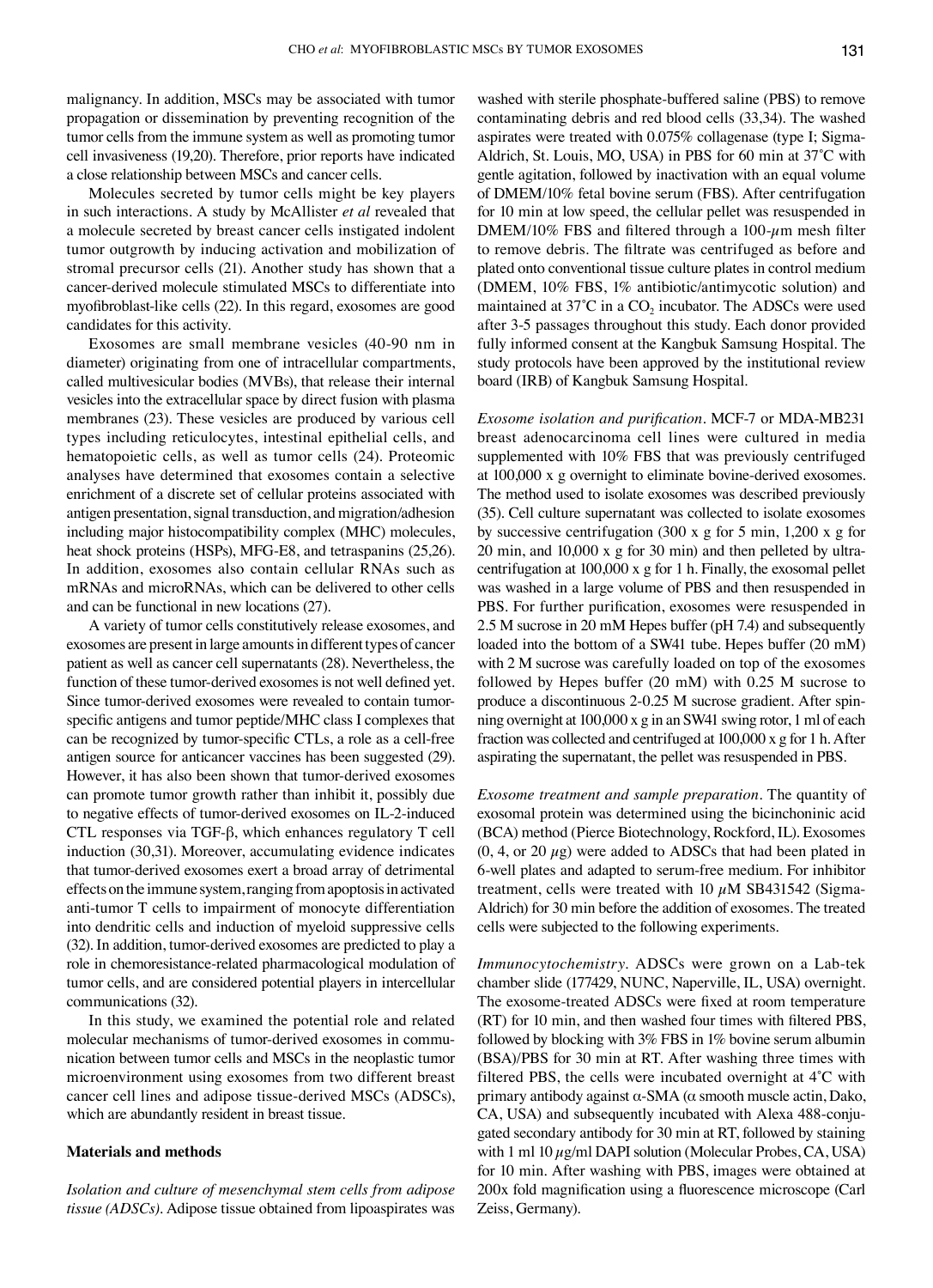

Figure 1. Analysis of the expression of a myofibroblastic marker in ADSCs treated with exosomes from MCF-7 and MDA-MB-231 cells. ADSCs were incubated with 0, 4 or 20  $\mu$ g of exosomes isolated from two different breast adenocarcinoma cell lines, MCF7 and MDA-MB-231. (A) Immunocytochemistry was performed using the exosome-treated MSCs by incubating with a primary antibody against α-SMA and Alexa 488-conjugated secondary antibody (green). The images were obtained at 200x magnification by fluorescence microscopy after counterstaining with the nuclear-staining dye DAPI (blue). (B) Total cell proteins were extracted from the exosome-treated ADSCs and assessed by Western blotting using primary antibodies against α-SMA as a myofibroblast marker or α-tubulin as a protein loading control, and horse radish peroxidase (HRP)-tagged secondary antibody. The image was obtained using an ECL chemiluminescence system, and the band intensity was analyzed using ImageJ software, shown as a graph on the bottom panel.

*RT-PCR.* Total RNA was extracted using the TRIzol method (Invitrogen, CA, USA). Briefly, cells were lysed in TRIzol, and subsequently mixed with chloroform. After centrifugation, the clear top phase was collected and mixed with isopropanol, followed by centrifugation. The pellet was washed with 75% ethanol solution and harvested by centrifugation as before. The final pellet was air-dried for 10 min and resuspended in DEPCtreated water. After quantification,  $3 \mu$ g of RNA was used for the synthesis of complementary DNA (cDNA) with 5X reaction buffer, RNasin Ribonuclease inhihitor (Promega, USA), 50  $\mu$ M oligo-dT (Invitrogen), 2.5 mM dNTP (Takara, Japan), and M-MLV reverse transcriptase (Promega). One microgram of the cDNA was used as a template for subsequent PCR amplification using Taq polymerase premix [1.25 units Taq<sup>TM</sup>, 1.6 mM dNTP, 20 mM Tris-HCl (pH 8.3), 100 mM KCl, and 3 mM  $MgCl<sub>2</sub>$ , Takara] plus 20 pM of each primer which were reacted in a Thermocycler (Biometra, Germany) for 35 cycles of 1 min at 90°C, 1 min at 55°C, and 1 min at 72°C. The PCR products were visualized in a 1.5% agarose-containing gel by staining with ethidium bromide (EtBr).

*Western blot analysis.* Cells were lysed in RIPA buffer (50 mM Tris-HCl, 150 mM NaCl, 1% NP-40, 0.25% Na-deoxycholate, 1 mM EDTA, 1 mM PMSF, 1  $\mu$ g/ml aprotinin/leupeptin/

pepstain, 1 mM  $\text{Na}_3\text{VO}_4$ , 1 mM  $\text{Na}$ F) for 10 min on ice and then centrifuged at 10,000 x g at 4˚C to remove cell debris. The protein in the supernatant was quantified using the BCA method (Pierce), resolved by SDS-PAGE, and transferred to a PVDF membrane (Millipore, Billerica, MA, USA) that was pretreated with methanol. The membrane was blocked with 5% BSA in TTBS (10 mM Tris, 150 mM NaCl, 0.1% Tween 20) for 1 h at RT and subsequently incubated with primary antibodies overnight at 4˚C. After vigorous washing in TTBS, the blots were incubated with horseradish peroxidase (HRP)-tagged secondary antibodies for 30 min. The labeled proteins of interest were visualized by exposing the blots to X-ray film in a dark room using an enhanced chemiluminescence (ECL) kit (Amersham Biosciences, Buckinghamshire, England).

# **Results**

*Tumor-derived exosomes can induce expression of a myofibroblast marker in MSCs.* To examine whether tumor-derived exosomes play a role in the generation of tumor-associated myofibroblasts from MSCs, we treated adipose tissue-derived MSCs (ADSCs) with exosomes from two different breast adenocarcinoma cell lines, MCF-7 and MDA-MB-231. First, we investigated whether the tumor-derived exosomes could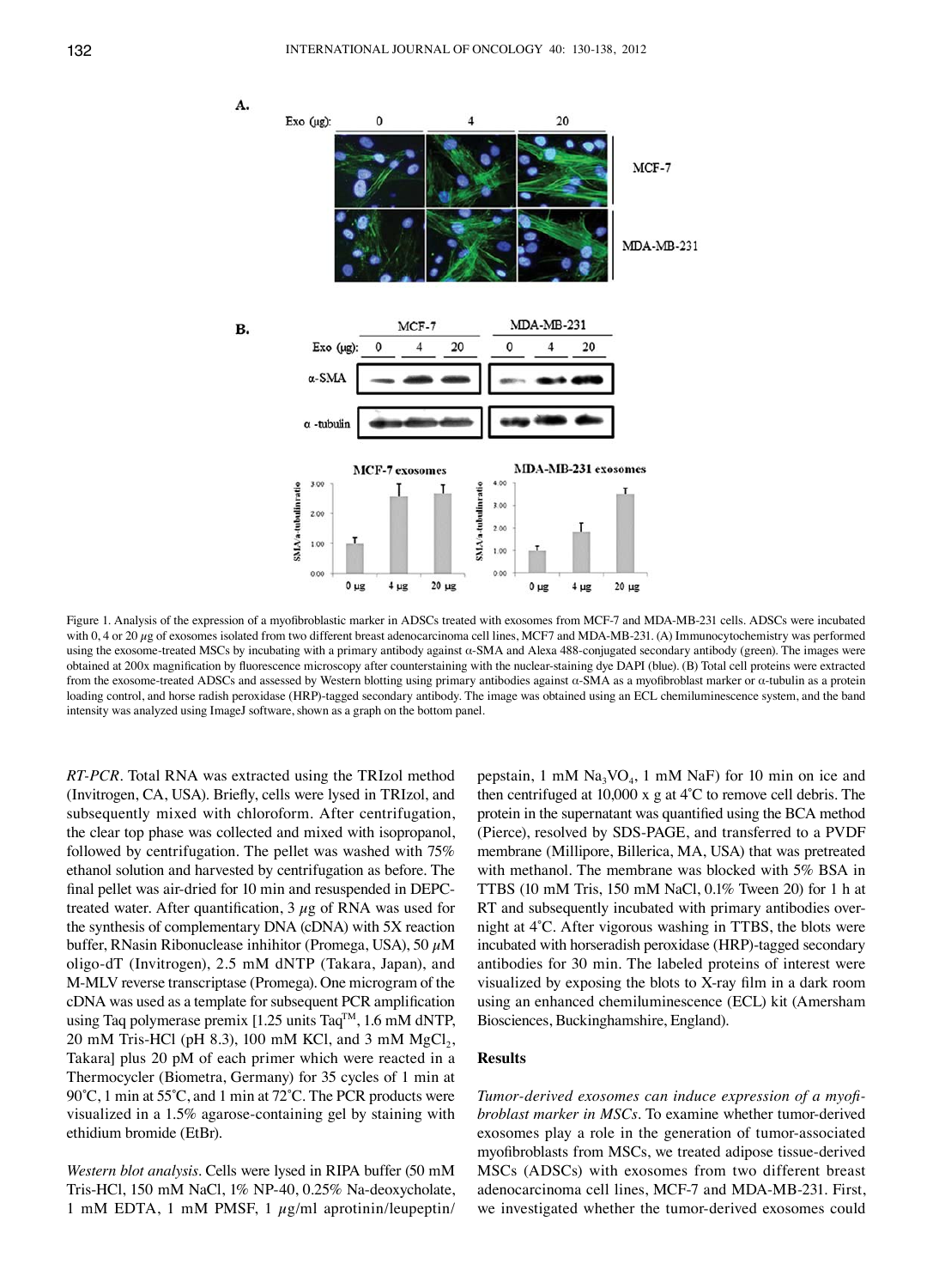







Figure 2. Analysis of several tumor-promoting factors in ADSCs treated with exosomes from MCF-7 and MDA-MB-231 cells. ADSCs were incubated with 0, 4, or 20  $\mu$ g of exosomes isolated from two different breast adenocarcinoma cell lines, MCF7 and MDA-MB-231. Total RNA was extracted from the exosome-treated ADSCs and analyzed by RT-PCR with specific primer pairs for SDF-1, CCL5, VEGF and TGFβ, which promote angiogenesis and metastasis of tumors. β-actin was used as an internal control. The PCR products were separated by electrophoresis and visualized using a gel documentation system with EtBr staining (A), and the band intensity was analyzed using ImageJ software, shown as a graph (B).



Figure 3. Analysis of surface receptor expression in ADSCs treated with exosomes from MCF-7 and MDA-MB-231 cells. ADSCs were incubated with 0, 4, or 20  $\mu$ g of exosomes isolated from two different breast adenocarcinoma cell lines, MCF7 and MDA-MB-231. Total RNA was extracted from the exosome-treated ADSCs and analyzed by RT-PCR with specific primer pairs for two isoforms of the TGFβ receptor, TGFβ receptor I (TGFβ R I) and II (TGFβ R II). β-actin was used as an internal control. The PCR products were separated by electrophoresis and visualized using a gel documentation system with EtBr staining (A). The band intensity was analyzed using ImageJ software, shown as a graph (B).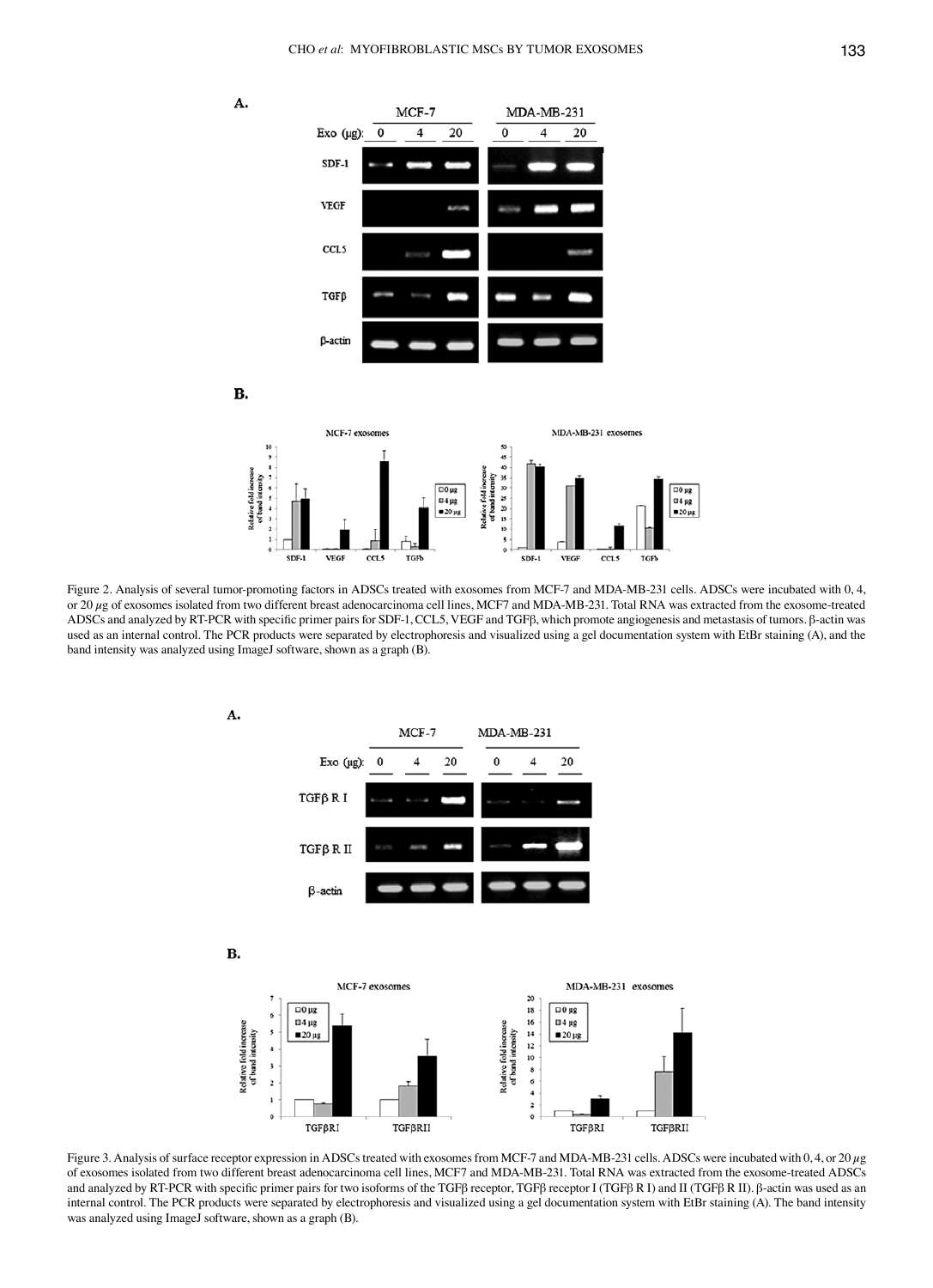

# **B.** ERK pathway



Figure 4. Analysis of signaling pathways activated in ADSCs by treatment with exosomes from MCF-7 and MDA-MB-231 cells. ADSCs were incubated with 0, 4, or 20  $\mu$ g of exosomes isolated from two different breast adenocarcinoma cell lines, MCF7 and MDA-MB-231. Total cell proteins were extracted from the exosometreated ADSCs and assessed by Western blotting using antibodies against SMAD2 and the phosphorylated form of SMAD2 (phospho-SMAD2) for the SMAD pathway (A), or ERK and the phosphorylated form of ERK (phospho-ERK) for the ERK pathway (B). After subsequent incubation with HRP-tagged secondary antibodies, the image was obtained using the ECL chemiluminescence system, and the band intensity was analyzed using ImageJ software, shown as a graph on the bottom panel.

induce the MSCs to have a phenotypic characteristic of tumorassociated myofibroblasts. As tumor-associated myofibroblasts express α-smooth muscle actin ( $α$ -SMA) (36), we performed immunocytochemistry and Western blot analysis using ADSCs that were treated with exosomes from the two breast cancer cell lines (Fig. 1). As shown in Fig. 1A, the results of immunocytochemical staining against  $\alpha$ -SMA demonstrated that  $α$ -SMA expression was markedly elevated in the ADSCs by treatment with both types of exosomes. Consistent with this finding, Western blot analysis showed that the expression of α-SMA protein was noticeably increased in a dose-dependent manner by treatment with both exosomes (Fig. 1B). These results demonstrated that the breast cancer-derived exosomes induced expression of a myofibroblastic marker in the ADSCs,

suggesting that tumor-derived exosomes can cause MSCs to have a myofibroblastic phenotype.

*Tumor-derived exosomes can induce the production of myofibroblast-associated functional factors in MSCs.* As tumorassociated myofibroblasts can promote tumor malignancy by secretion of tumor-promoting factors (6,7), we next investigated whether ADSCs with the myofibroblastic phenotype can produce functional factors that support and promote tumor growth. As shown in Fig. 2, the results of RT-PCR revealed that the expression of several tumor-supportive cytokines such as SDF-1, VEGF, CCL5, and TGFβ was induced or greatly increased in the ADSCs by both exosome treatments, indicating that tumor-derived exosomes can induce the production of myofibroblast-associated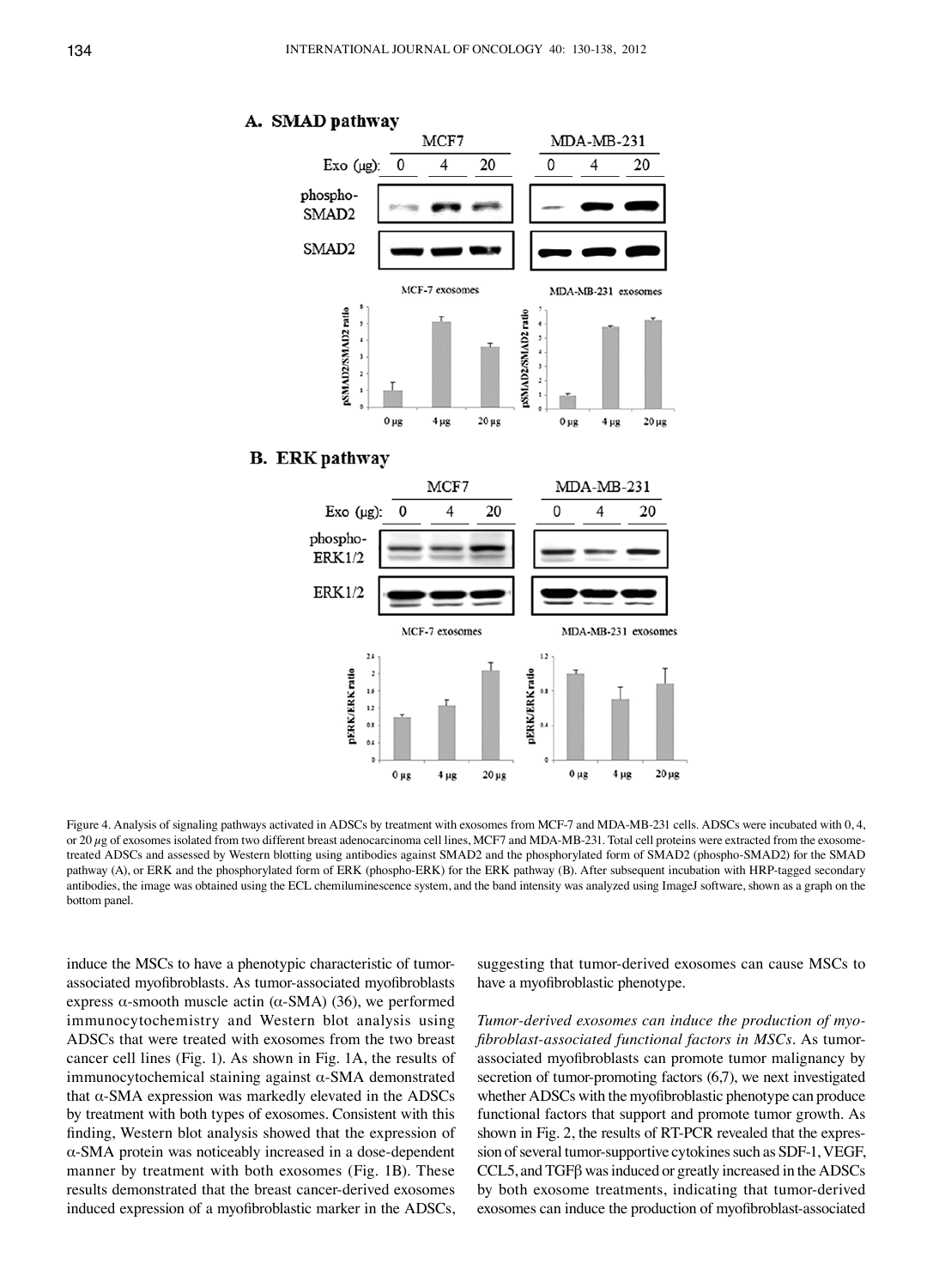

#### A. pSMAD2

Figure 5. Confirmation of the signaling pathway activated in ADSCs by treatment with exosomes from MCF-7 and MDA-MB-231 cells. ADSCs were incubated with 0, 4, or 20  $\mu$ g of exosomes from MCF-7 and MDA-MB-231 cells. For inhibitor treatment, cells were incubated with 10  $\mu$ M SB431542 for 30 min before the addition of exosomes. Total cell proteins were extracted from the treated ADSCs and assessed by Western blotting using antibodies against SMAD2 and the phosphorylated form of SMAD2 (pSMAD2) (A), or α-SMA and α-tubulin (B). After subsequent incubation with HRP-tagged secondary antibodies, the image was obtained using the ECL chemiluminescence system.

functional cytokines from MSCs. Together with the above results, these data suggest that tumor exosomes can induce MSCs to acquire the physical and functional characteristics of tumor-supporting myofibroblasts.

*Tumor-derived exosomes activate the TGFβ receptor-mediated signaling pathway in MSCs to have the physical and functional characteristics of myofibroblasts .* Next, we investigated which molecules were involved in the acquisition of myofibroblastic characteristics of the ADSCs. Since exosomes must pass through the cell surface to enter the cell, we predicted that a surface receptor would be activated during this process. As a primary candidate, we investigated the expression of TGFβ receptors because tumor-derived exosomes are known to function in immune suppression via TGFβ (30,31). The results shown in Fig. 3 demonstrated that the expression of two TGFβ receptor isotypes, TGFβ R I and II, was prominently increased by the exosome treatment, showing the same pattern as the previously presented data in Figs. 1 and 2. These results indicated that exosomes from tumor cells might cause MSCs to have the physical and functional characteristics of myofibroblasts possibly through activation of TGFβ receptor-mediated signaling pathways in the cells.

*Tumor-derived exosomes can stimulate the SMAD2-mediated signaling pathway in MSCs with physical and functional characteristics of myofibroblasts.* To define the molecular mechanism involved in the differentiation process of ADSCs to myofibroblasts, we evaluated two representative signaling pathways among the downstream pathways of TGFβ receptormediated signaling, which are either SMAD-dependent or SMAD-independent pathways. To evaluate the activation levels of these pathways following exosome treatment, we performed Western blot analysis against the phosphorylated form of SMAD2 for the SMAD-dependent pathway or the phosphorylated form of ERK for the ERK pathway, a representative SMAD-independent pathway. As shown in Fig. 4, exosomes from MCF-7 and MDA-MB-231 cells both induced an increase in the phosphorylated form of SMAD2 (Fig. 4A), while exosomes from MCF-7 cells simultaneously induced an increase in the phosphorylated form of ERK (Fig. 4B). This result demonstrated that the SMAD2-mediated SMADdependent pathway was principally activated in the ADSCs by the exosome treatments.

To confirm the activation of SMAD2 by the tumor-derived exosomes, we treated the ADSCs with SB431542, a specific inhibitor of the SMAD-dependent pathway. As shown in Fig. 5, the increase in the phosphorylated form of SMAD2 induced by the tumor-derived exosomes was clearly blocked by inhibitor treatment (Fig. 5A), and consistent with this result, the increase in α-SMA expression induced by the tumor-derived exosomes was also inhibited by SB431542 (Fig. 5B). This result demonstrated that SMAD2 activation was involved in the increased expression of  $\alpha$ -SMA induced in the ADSCs by the breast cancer-derived exosomes, suggesting that the ADSCs acquired the characteristics of myofibroblasts by exosomes from breast cancer cells principally via activation of the SMAD-dependent signaling pathway. Collectively, these data indicate that tumorderived exosomes can convert MSCs into tumor-associated myofibroblasts by activating a SMAD2-mediated intracellular signaling pathway.

### **Discussion**

Most cells, including tumor cells, release exosomes that harbor a discrete set of proteins from their originating cells, implying the potential of unique activities and functions (24). A growing body of evidence provides clues about the functions of exosomes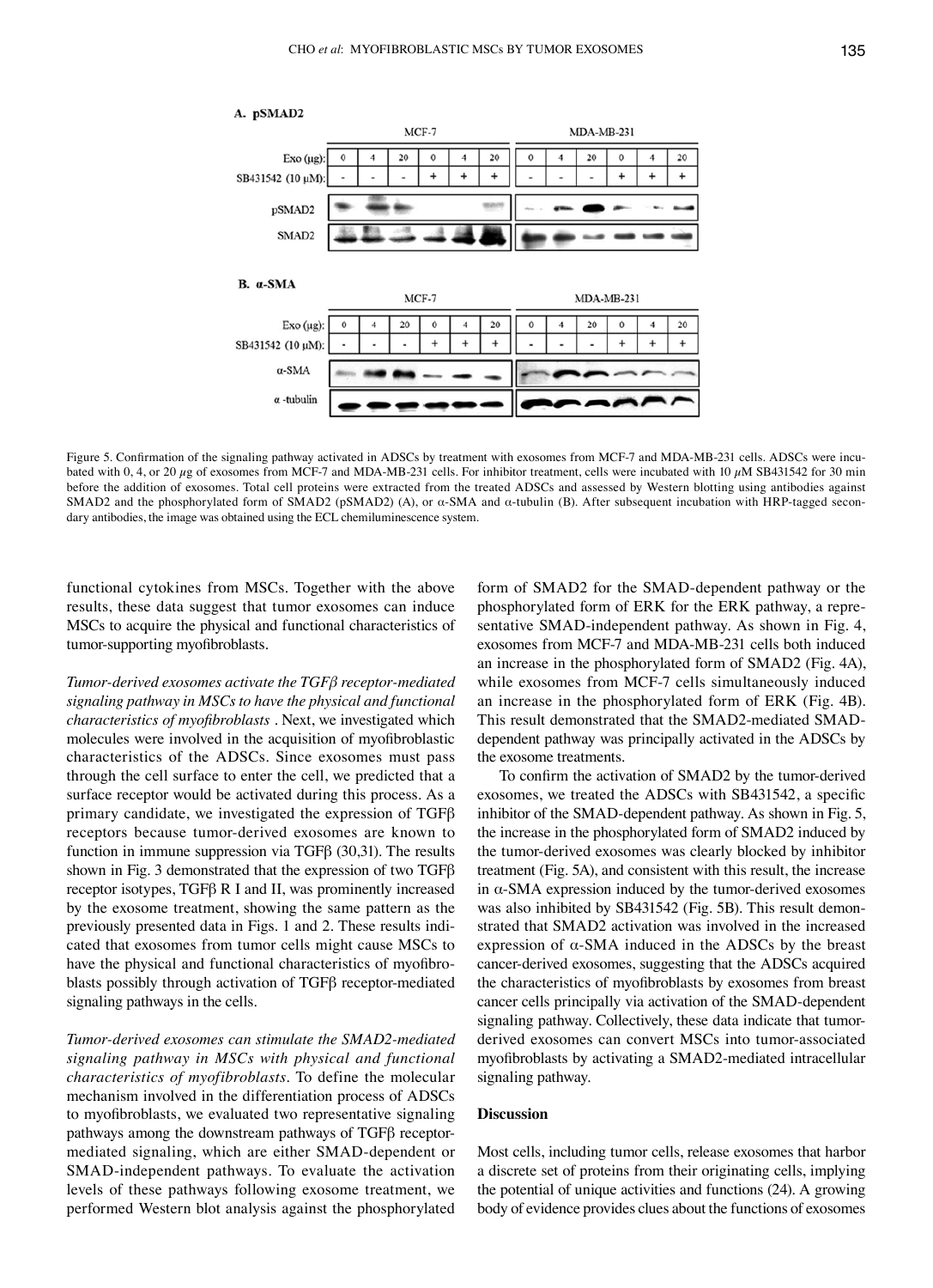from tumor cells, which can play an active role in several biological behaviors of tumor cells including immune modulation, pharmacological modulation, and their relationship with the host environment (32). Although tumor-derived exosomes can be used as a powerful anti-cancer vaccines through genetic or non-genetic modulation to increase their anti-tumor effects (37,38), it is more likely that tumor-derived exosomes possess an *in vivo* function that reflects the tumor cell properties because they are revealed to accumulate in the body fluids of cancer patients. Considering that tumor-derived exosomes may exert a range of different effects at once because they contain not a single macromolecule (protein or gene) but a complex of such macromolecules, much remains to be understood about the biological functions of tumor-derived exosomes.

Mesenchymal stem cells (MSCs) exhibit 'tropism migration' toward wounds, injury, and inflammation that results from various paracrine and endocrine signals. MSCs can also migrate to tumor sites that are considered to be 'never-healing wounds' and compose tumor stroma (39). Because of such properties, MSCs are considered to be potential efficient vehicles for cancer therapeutic genes (40). The tumor stroma plays a supporting role in the propagation or dissemination of tumors by producing pro-tumorigenic cytokines (41). A prior study demonstrated that exposure to tumor cell-conditioned medium promoted migration of MSCs with an increase in production of stromal cell-derived factor (SDF)-1 protein (42). More importantly, a study was carried out showing that MSCs within the tumor stroma promote breast cancer metastasis by CCL5 signaling through the chemokine receptor CCR5 expressed in the tumors (18). Our previous studies demonstrated that cytokines secreted by MSCs can influence tumor cell growth (43,44). Therefore, manipulation of the interaction between MSCs within the tumor stroma and tumor cells might improve conventional cancer therapy. The results presented in this study reveal the effects of tumor-derived exosomes in the interaction with MSCs in the tumor microenvironment where stromal cells and cancer cells communicate.

Myofibroblasts, or tumor-associated fibroblasts, are key components of tumor stroma because they secrete various paracrine factors that support rapid tumor growth and metastasis, and thereby contribute to tumor aggressiveness and poor prognostic outcomes (45). Although it is known that these cells can be specifically detected by their  $\alpha$ -SMA expression (36), there are few studies on how the myofibroblasts differentiate and develop in the tumor stroma. As shown in Fig. 1, treatment of ADSCs with exosomes from both of the breast cancer cell lines resulted in increased expression of  $\alpha$ -SMA, implying that myofibroblastic cells can be generated from MSCs within the tumor stroma in the tumor microenvironment in response to tumor-derived exosomes.

In addition, the tumor-derived exosomes caused induction or increased expression of the tumor-promoting factors SDF-1, VEGF1, CCL5, and  $TGF\beta$  in the ADSCs that exhibited  $\alpha$ -SMA expression, as shown in Fig. 2. SDF-1 and VEGF are the representative angiogenic factors for neo-vascularization (46), and CCL5 is the main player in the role of MSCs in breast cancer metastasis, as mentioned above (18). TGF $\beta$ is known to promote tumor cell growth via its immunosuppressive role, which can induce a defective signaling cascade in immune cells including T or NK cells and the generation of myeloid suppressor cells or regulatory T cells (32). Accordingly, we can predict that tumor-derived exosomes are involved in angiogenesis and metastasis of tumor cells, as well as the immune cell suppression that contributes to tumor cell progression and malignancy.

Consistent with the results of a previous study demonstrating the effect of a tumor-derived factor in the differentiation of MSCs to myofibroblast-like cells (22), our study shows that exosomes secreted from tumor cells are candidates for the differentiation process possibly through activation of TGFβ receptor-mediated signalng pathway. Because tumor-derived exosomes are known to contain functional TGFβ (30,31), we considered a possibility for changes in expression of TGFβ receptors of ADSCs by exosomes. As expected, exosome treatment resulted in increased expression of both TGFβ and TGFβ receptors (Figs. 2 and 3). Although it is not yet clear whether the increased expression of TGFβ receptors was due to the exosomal TGFβ (31) or to the autocrine effect of TGFβ generated in the ADSCs by the exosome treatment, as in Fig. 3, the results of our study show that expression of the TGFβ receptors was increased and that the subsequent downstream SMAD2-mediated signaling pathway was activated in the ADSCs by exosomes from two different breast cancer cell lines (Fig. 4). All of the results obtained in this study clearly indicate that tumor-derived exosomes can induce the myofibroblastic phenotype and functionality in MSCs by activating the SMAD-mediated signaling pathway as a principal mechanism, which implies the importance of tumor-derived exosomes in interactions between tumor cells and adjacent tissue-resident stem cells. Furthermore, we assume that, although MSCs can be attracted to tumor sites via tropism migration as mentioned above, their property of promoting tumor cell metastasis might be acquired within the tumor microenvironment by interaction with tumorderived molecules including exosomes.

As shown in Fig. 4, the exosomes from the two breast cancer cell lines showed different effects in the activation of intracellular signaling pathways; exosomes from MCF-7 cells, but not MDA-MB-231 cells, activated the ERK-mediated signaling pathway as well as the SMAD-mediated pathway. This result implies that exosomes can stimulate other signaling pathways in addition to the SMAD-mediated pathway. We hypothesize that this effect is due to the unique contents that each type of exosomes may differently harbor since their originating cells, MCF-7 and MDA-MB-231, have their own characteristics with respect to various biological behaviors, including genetic and physiological aspects (47,48). Accordingly, exosomes from different tumor cells may specifically exert their own biological effects in addition to common effects according to their context.

Human diseases caused by tumors cannot be fully cured without destruction of the tumor stroma, which may support relapse of tumor cells if present (49). In this study, we identified a new potential role of tumor-derived exosomes in the interaction of tumor cells with MSCs in the tumor microenvironment, demonstrating that tumor-derived exosomes may contribute to the progression and malignancy of tumor cells by the biogenesis of tumor-associated myofibroblastic cells from MSCs in tumor stroma. The results of this study demonstrate for the first time the importance of tumor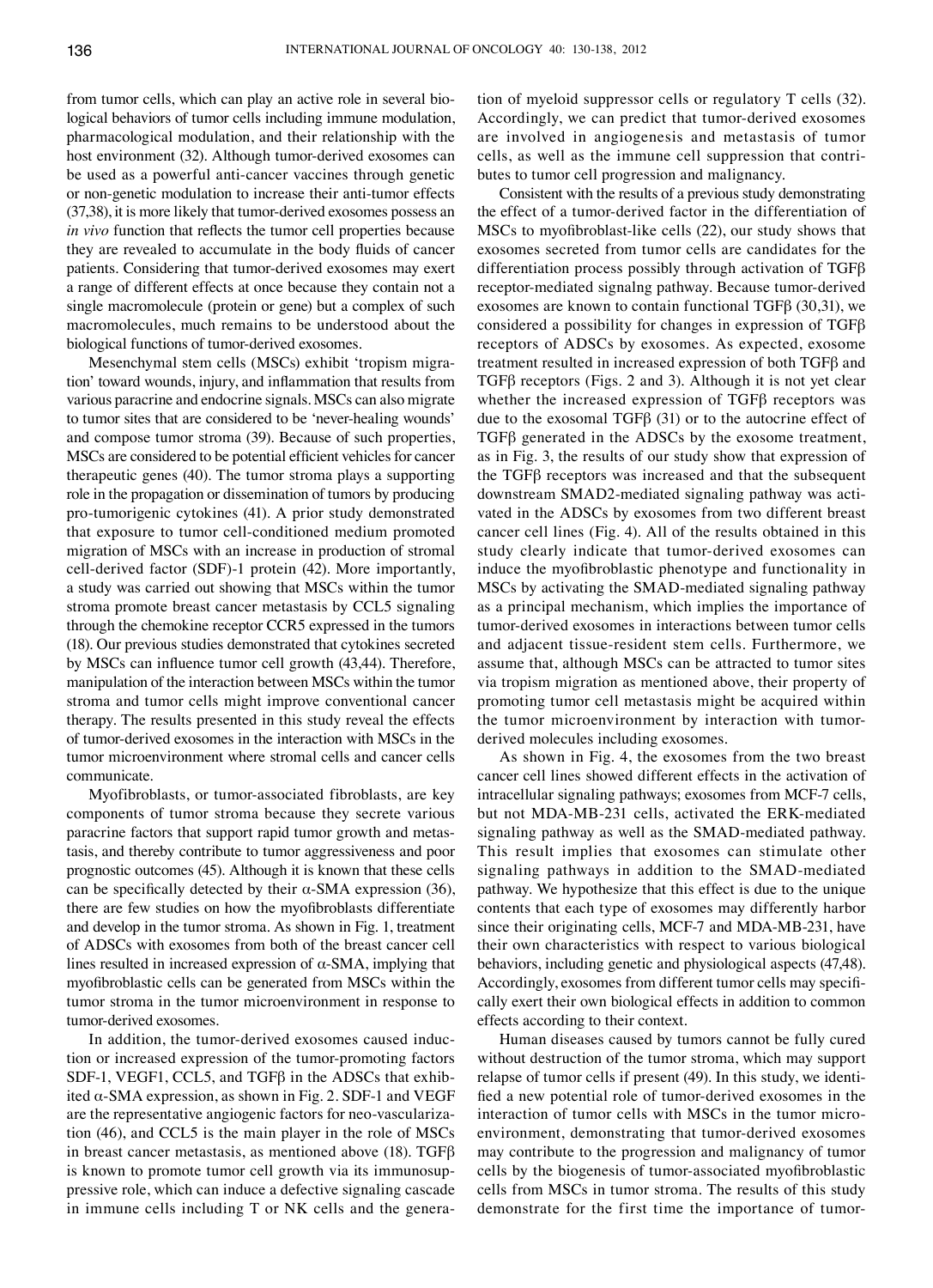derived exosomes in the generation of tumor stroma, providing a foundation for new target discovery focusing on blockade or inhibition of molecules or activities related to tumor-derived exosomes, such as exosome biogenesis, secretion, or uptake, as a novel promising approach for cancer therapy.

## **Acknowledgements**

This study was supported by a grant of the National R&D Program for Cancer Control, Ministry for Health, Welfare and Family Affairs, Republic of Korea (0820250). We have no financial conflicts.

## **References**

- 1. Dvorak HF, Nagy JA and Dvorak AM: Structure of solid tumors and their vasculature: implications for therapy with monoclonal antibodies. Cancer Cells 3: 77-85, 1991.
- 2. Dickson DJ and Shami PJ: Angiogenesis in acute and chronic leukemias. Leuk Lymphoma 42: 847-853, 2001.
- 3. Nagy JA, Meyers MS, Masse EM, Herzberg KT and Dvorak HF: Pathogenesis of ascites tumor growth: fibrinogen influx and fibrin accumulation in tissues lining the peritoneal cavity. Cancer Res 55: 369-375, 1995.
- 4. Senger DR, Galli SJ, Dvorak AM, Perruzzi CA, Harvey VS and Dvorak HF: Tumor cells secrete a vascular permeability factor that promotes accumulation of ascites fluid. Science 219: 983-985, 1983.
- 5. Folkman J and Shing Y: Angiogenesis. J Biol Chem 267: 10931‑10934, 1992.
- 6. Orimo A and Weinberg RA: Stromal fibroblasts in cancer: a novel tumor-promoting cell type. Cell Cycle 5: 1597-1601, 2006.
- 7. Desmouliere A, Guyot C and Gabbiani G: The stroma reaction myofibroblast: a key player in the control of tumor cell behavior. Int J Dev Biol 48: 509-517, 2004.
- 8. Chamberlain G, Fox J, Ashton B and Middleton J: Concise review: mesenchymal stem cells: their phenotype, differentiation capacity, immunological features, and potential for homing. Stem Cells 25: 2739-2749, 2007.
- Caplan AI and Bruder SP: Mesenchymal stem cells: building blocks for molecular medicine in the 21st century. Trends Mol Med 7: 259-264, 2001.
- 10. Schaffler A and Buchler C: Concise review: adipose tissue-derived stromal cells-basic and clinical implications for novel cell-based therapies. Stem Cells 25: 818-827, 2007.
- 11. In 't Anker PS, Scherjon SA, Kleijburg-van der Keur C, *et al*: Isolation of mesenchymal stem cells of fetal or maternal origin from human placenta. Stem Cells 22: 1338-1345, 2004.
- 12. Prockop DJ, Sekiya I and Colter DC: Isolation and characterization of rapidly self-renewing stem cells from cultures of human marrow stromal cells. Cytotherapy 3: 393-396, 2001.
- 13. Lu LL, Liu YJ, Yang SG, *et al*: Isolation and characterization of human umbilical cord mesenchymal stem cells with hematopoiesis-supportive function and other potentials. Haematologica 91: 1017-1026, 2006.
- 14. Sasaki M, Abe R, Fujita Y, Ando S, Inokuma D and Shimizu H: Mesenchymal stem cells are recruited into wounded skin and contribute to wound repair by transdifferentiation into multiple skin cell type. J Immunol 180: 2581-2587, 2008.
- 15. Spaeth E, Klopp A, Dembinski J, Andreeff M and Marini F: Inflammation and tumor microenvironments: defining the migratory itinerary of mesenchymal stem cells. Gene Ther 15: 730-738, 2008.
- 16. Hung SC, Deng WP, Yang WK, *et al*: Mesenchymal stem cell targeting of microscopic tumors and tumor stroma development monitored by noninvasive in vivo positron emission tomography imaging. Clin Cancer Res 11: 7749-7756, 2005.
- 17. Franz M, Richter P, Geyer C, *et al*: Mesenchymal cells contribute to the synthesis and deposition of the laminin-5 gamma2 chain in the invasive front of oral squamous cell carcinoma. J Mol Histol 38: 183-190, 2007.
- 18. Karnoub AE, Dash AB, Vo AP, *et al*: Mesenchymal stem cells within tumour stroma promote breast cancer metastasis. Nature 449: 557-563, 2007.
- 19. Ohno S, Tachibana M, Fujii T, Ueda S, Kubota H and Nagasue N: Role of stromal collagen in immunomodulation and prognosis of advanced gastric carcinoma. Int J Cancer 97: 770-774, 2002.
- 20. Keleg S, Buchler P, Ludwig R, Buchler MW and Friess H: Invasion and metastasis in pancreatic cancer. Mol Cancer 2: 14, 2003.
- 21. McAllister SS, Gifford AM, Greiner AL, *et al*: Systemic endocrine instigation of indolent tumor growth requires osteopontin. Cell 133: 994-1005, 2008.
- 22. Jeon ES, Moon HJ, Lee MJ, *et al*: Cancer-derived lysophosphatidic acid stimulates differentiation of human mesenchymal stem cells to myofibroblast-like cells. Stem Cells 26: 789-797, 2008.
- 23. Denzer K, Kleijmeer MJ, Heijnen HF, Stoorvogel W and Geuze HJ: Exosome: from internal vesicle of the multivesicular body to intercellular signaling device. J Cell Sci 113 Pt 19: 3365-3374, 2000.
- 24. Keller S, Sanderson MP, Stoeck A and Altevogt P: Exosomes: from biogenesis and secretion to biological function. Immunol Lett 107: 102-108, 2006.
- 25. Mathivanan S, Ji H and Simpson RJ: Exosomes: extracellular organelles important in intercellular communication. J Proteomics 73: 1907-1920, 2010.
- 26. Van Niel G, Porto-Carreiro I, Simoes S and Raposo G: Exosomes: a common pathway for a specialized function. J Biochem 140: 13-21, 2006.
- 27. Valadi H, Ekstrom K, Bossios A, Sjostrand M, Lee JJ and LotvallJO: Exosome-mediated transfer of mRNAs and microRNAs is a novel mechanism of genetic exchange between cells. Nat Cell Biol 9: 654-659, 2007.
- 28. Andre F, Schartz NE, Chaput N, *et al*: Tumor-derived exosomes: a new source of tumor rejection antigens. Vaccine 20 (Suppl. 4): S28-S31, 2002.
- 29. Wang DG, Sun SZ, Wang ZG and Wang X: [Study of induction of tumor specific cytotoxic T lymphocyte by using tumor-derived exosome]. Hua Xi Kou Qiang Yi Xue Za Zhi 24: 160-163, 2006.
- 30. Clayton A, Mitchell JP, Court J, Mason MD and Tabi Z: Human tumor-derived exosomes selectively impair lymphocyte responses to interleukin-2. Cancer Res 67: 7458-7466, 2007.
- 31. Xiang X, Poliakov A, Liu C, *et al*: Induction of myeloid-derived suppressor cells by tumor exosomes. Int J Cancer 124: 2621-2633, 2009.
- 32. Iero M, Valenti R, Huber V, *et al*: Tumour-released exosomes and their implications in cancer immunity. Cell Death Differ 15: 80-88, 2008.
- 33. Raposio E, Guida C, Baldelli I, *et al*: Characterization and induction of human pre-adipocytes. Toxicol In Vitro 21: 330-334, 2007.
- 34. Zuk PA, Zhu M, Mizuno H, *et al*: Multilineage cells from human adipose tissue: implications for cell-based therapies. Tissue Eng 7: 211-228, 2001.
- 35. Raposo G, Nijman HW, Stoorvogel W, *et al*: B lymphocytes secrete antigen-presenting vesicles. J Exp Med 183: 1161-1172, 1996.
- 36. Kinner B, Zaleskas JM and Spector M: Regulation of smooth muscle actin expression and contraction in adult human mesen- chymal stem cells. Exp Cell Res 278: 72-83, 2002.
- 37. Cho JA, Lee YS, Kim SH, Ko JK and Kim CW: MHC indepen- dent anti-tumor immune responses induced by Hsp70-enriched exosomes generate tumor regression in murine models. Cancer Lett 275: 256-265, 2009.
- 38. Cho JA, Yeo DJ, Son HY, *et al*: Exosomes: a new delivery system for tumor antigens in cancer immunotherapy. Int J Cancer 114: 613-622, 2005.
- 39. Studeny M, Marini FC, Dembinski JL, *et al*: Mesenchymal stem cells: potential precursors for tumor stroma and targeted-delivery vehicles for anticancer agents. J Natl Cancer Inst 96: 1593-1603, 2004.
- 40. Kucerova L, Altanerova V, Matuskova M, Tyciakova S and Altaner C: Adipose tissue-derived human mesenchymal stem cells mediated prodrug cancer gene therapy. Cancer Res 67: 6304-6313, 2007.
- 41. Rowley DR: What might a stromal response mean to prostate cancer progression? Cancer Metastasis Rev 17: 411-419, 1998.
- 42. Menon LG, Picinich S, Koneru R, *et al*: Differential gene expression associated with migration of mesenchymal stem cells to conditioned medium from tumor cells or bone marrow cells. Stem Cells 25: 520-528, 2007.<br>43. Cho JA, Park H, Kim HK, et al: Hyperthermia-treated mesen-
- chymal stem cells exert antitumor effects on human carcinoma cell line. Cancer 115: 311-323, 2009.